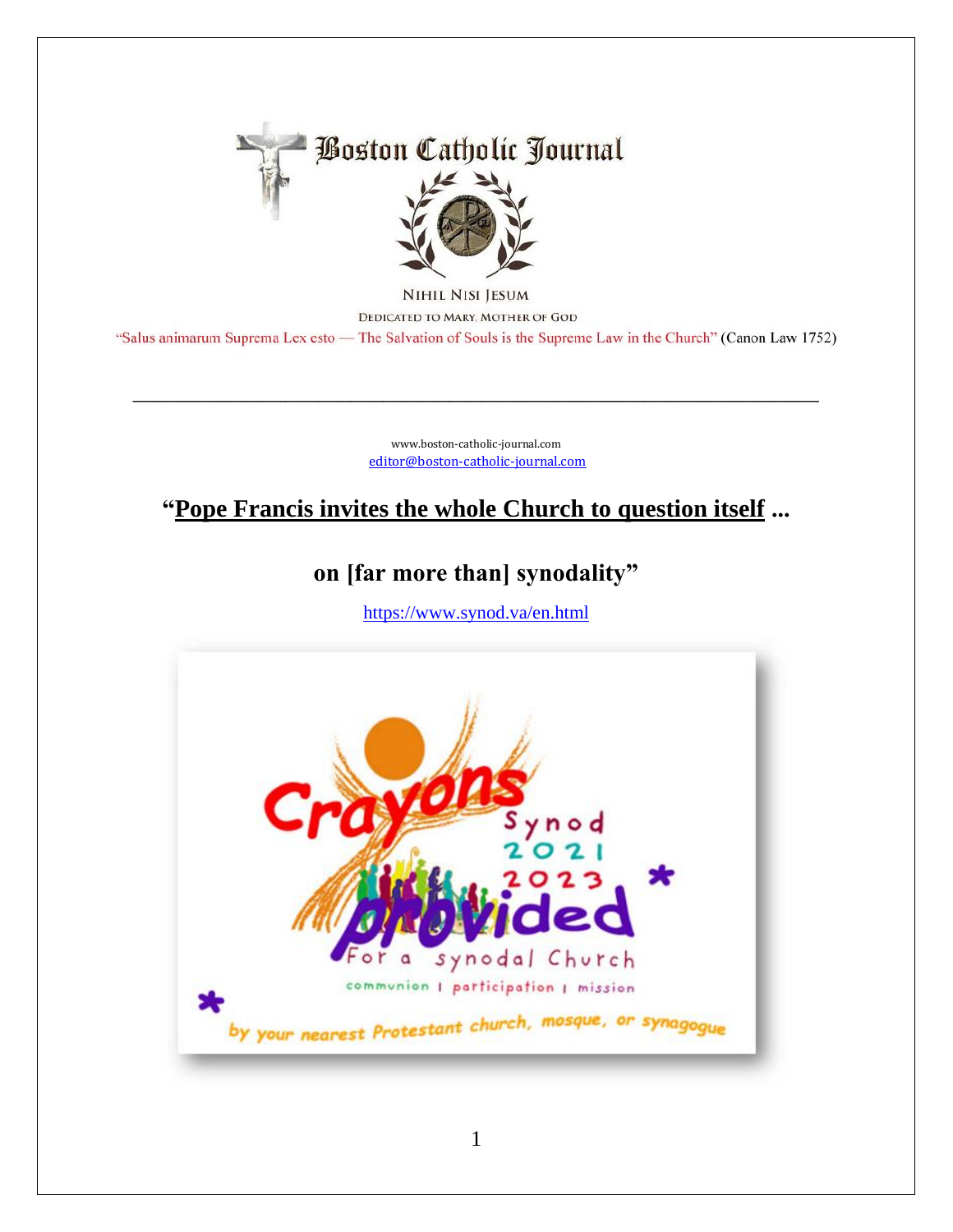**The Equivocal "vision" of Vatican II unfolds with this final dissolution of the apocryphal "Post-Conciliar-catholicchurch"**

"Father Congar, of blessed memory\*, once said: **"There is no need to create another Church, but to create a different Church"** *That is the challenge.* **For a "different Church"** 

> **"ADDRESS OF HIS HOLINESS POPE FRANCIS FOR THE OPENING OF THE SYNOD"**

> > **New Synod Hall**

## **Saturday, 9 October 2021)**

[https://www.vatican.va/content/francesco/en/speeches/2021/october/documents/2021100](https://www.vatican.va/content/francesco/en/speeches/2021/october/documents/20211009-apertura-camminosinodale.html) [9-apertura-camminosinodale.html](https://www.vatican.va/content/francesco/en/speeches/2021/october/documents/20211009-apertura-camminosinodale.html)

**Yves Congar, O.P.** is "of blessed memory" only to Bergoglio and his fellow liberal and anti-Catholic clerics of the 60's for whom **unbridled ecumenism** nothing less than a **universal religion** replete with competing, contradictory, and logically conflicting gods and doctrines — was the ultimate schema, design, and objective: the synthesis of all religions through a fraudulent and logically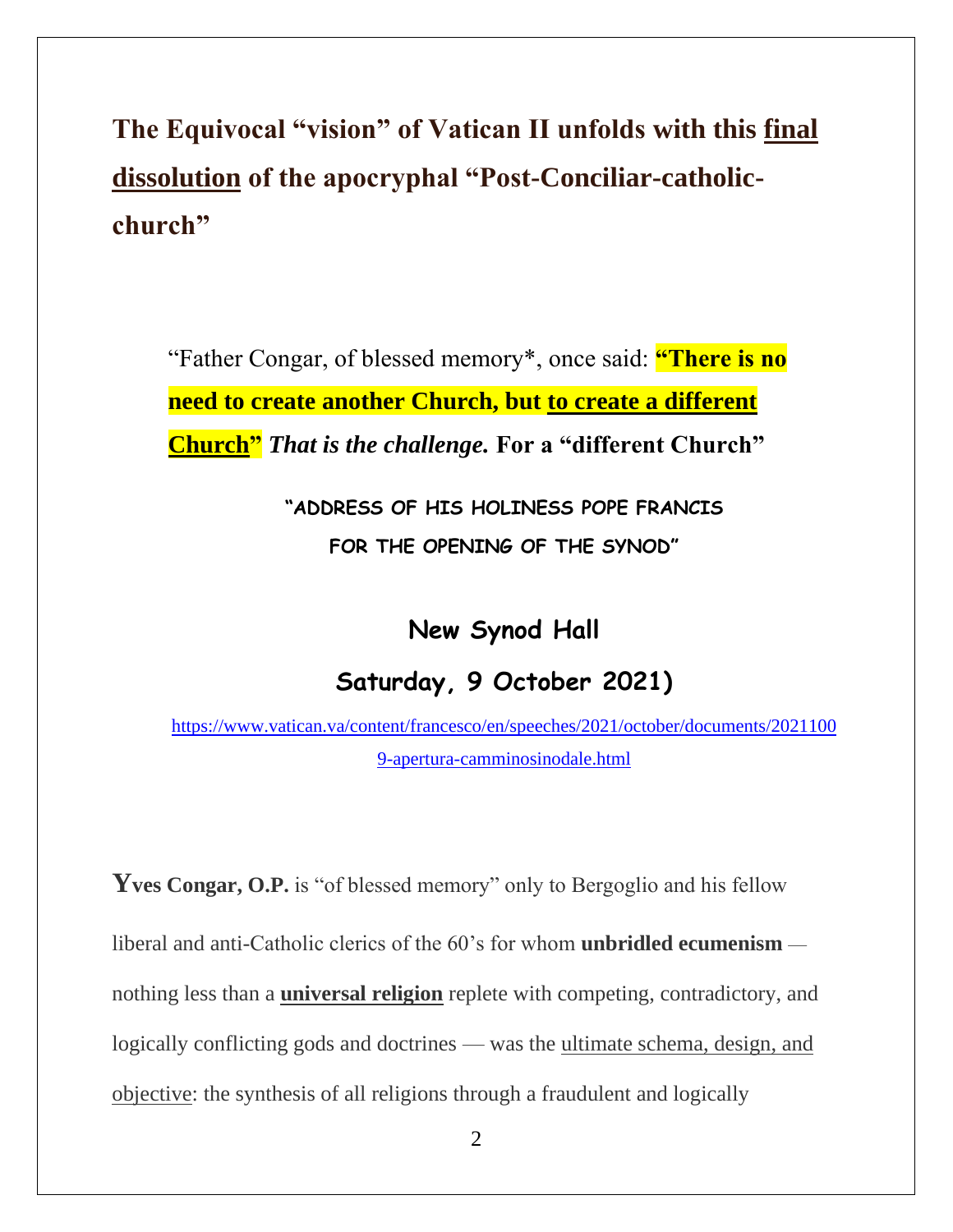*irreconcilable conflation of deities.* The resulting **"Ecumenical Deity"** bears no resemblance to the Catholic conception of God articulated through Sacred Scripture, Sacred Tradition, the Church Fathers, and 2000 years of Church Dogma and Teaching. To be fair, we must say that it would bear no resemblance to *any other* religion that understands itself and its own identity as both unique and discrete from every "other religion".

In other words, this attempt to **fuse, or commingle the deities** of several thousand religions worldwide such that to worship one particular deity, or god, is understood as equally and simultaneously worshiping *every other* god is unprecedented. It clearly is not compatible with **monotheistic** religions which worship one deity only, *to the exclusion of every other deity*, such as Christianity, Judaism, and Islam — each of which (until Francis) repudiates the other two.

In easily understandable terms, for a Muslim to claim that in prayer he is **also** worshiping Jesus Christ at the same time — will literally cost him his head. Doing so in Islam is considered <sup>ا</sup>لرنداد,<sub>apostasy</sub>, the sin of idolatry and polytheism for which his life is forfeit.

3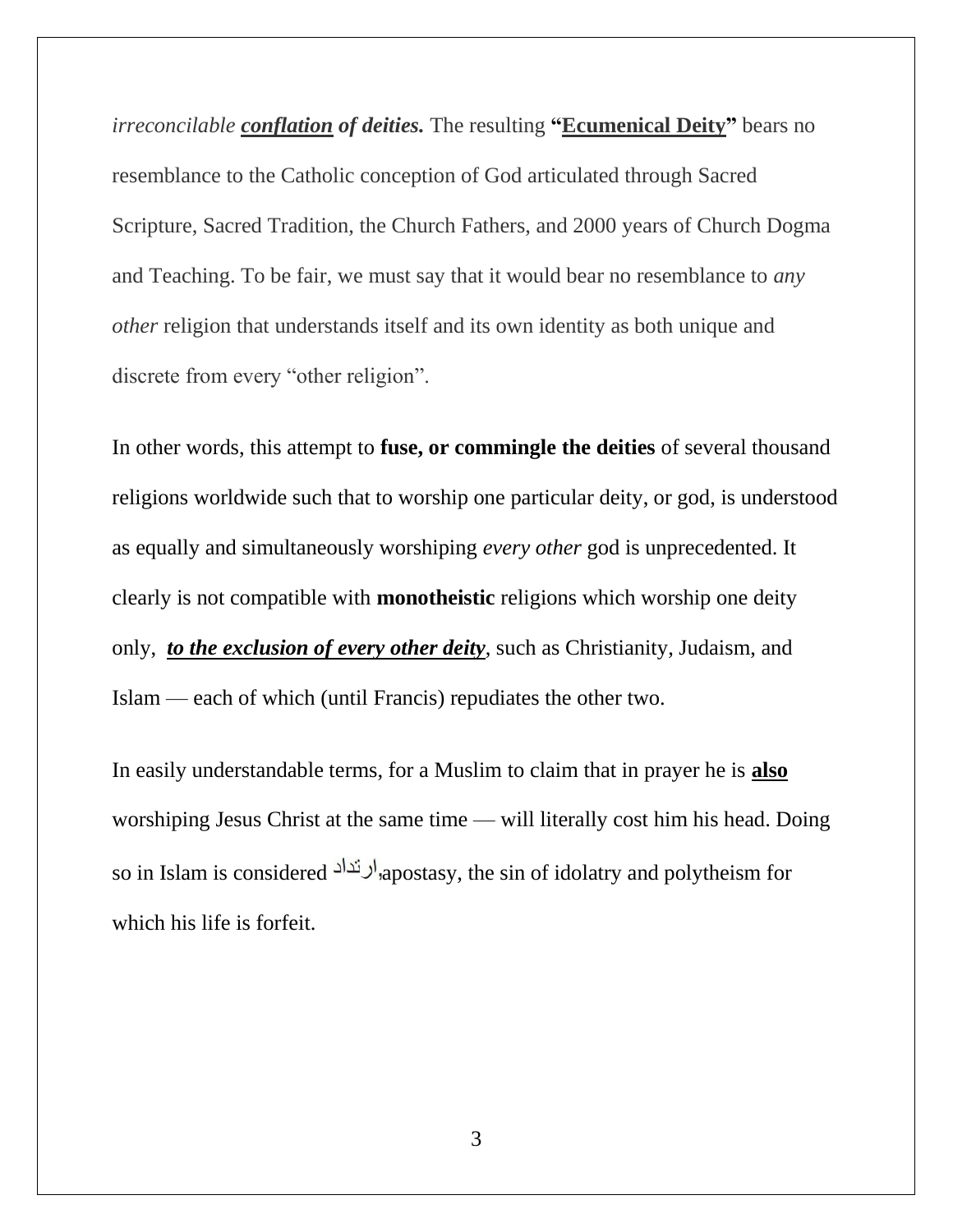## **Logic 101: True or False — but not both**

It does not take an educated Catholic, or even a *well*-educated Catholic, let alone the Catholic intellectual, to understand the logical breach that such a panecumenical endeavor entails. **It simply stands to reason**: two (or many more) mutually exclusive and absolutely antagonistic religions **cannot be reconciled** in a rational world, that is to say, in a world inseparable from the most basic logical canons: there are are only two possible truth-values a statement can have: **"It is True or It is False"** — and *every* statement is either true or false — **but not both**.

Let us state this even more simply: one cannot both **be** and **not be** a Catholic (or Muslim, or Jew, or Hindu, etc.). The most basic tenets and concepts of each religion — *by which it is defined* — **are exclusive of other religions** — whether we, or Jorge, like it or not.

**Let us be absolutely clear about this: Ecumenism is** *not* **a coherent concept in either Islam or Judaism** — it is a novel and spurious concept unique to the "Post-Conciliar catholicism" that emerged from — **and was anathema** *prior to* — that counter-Catholic Council called Vatican II.

What Congar eagerly sought— and what Bergoglio ruthlessly implemented — as we see above, was a **"different church"** *other than* **the Roman Catholic Church**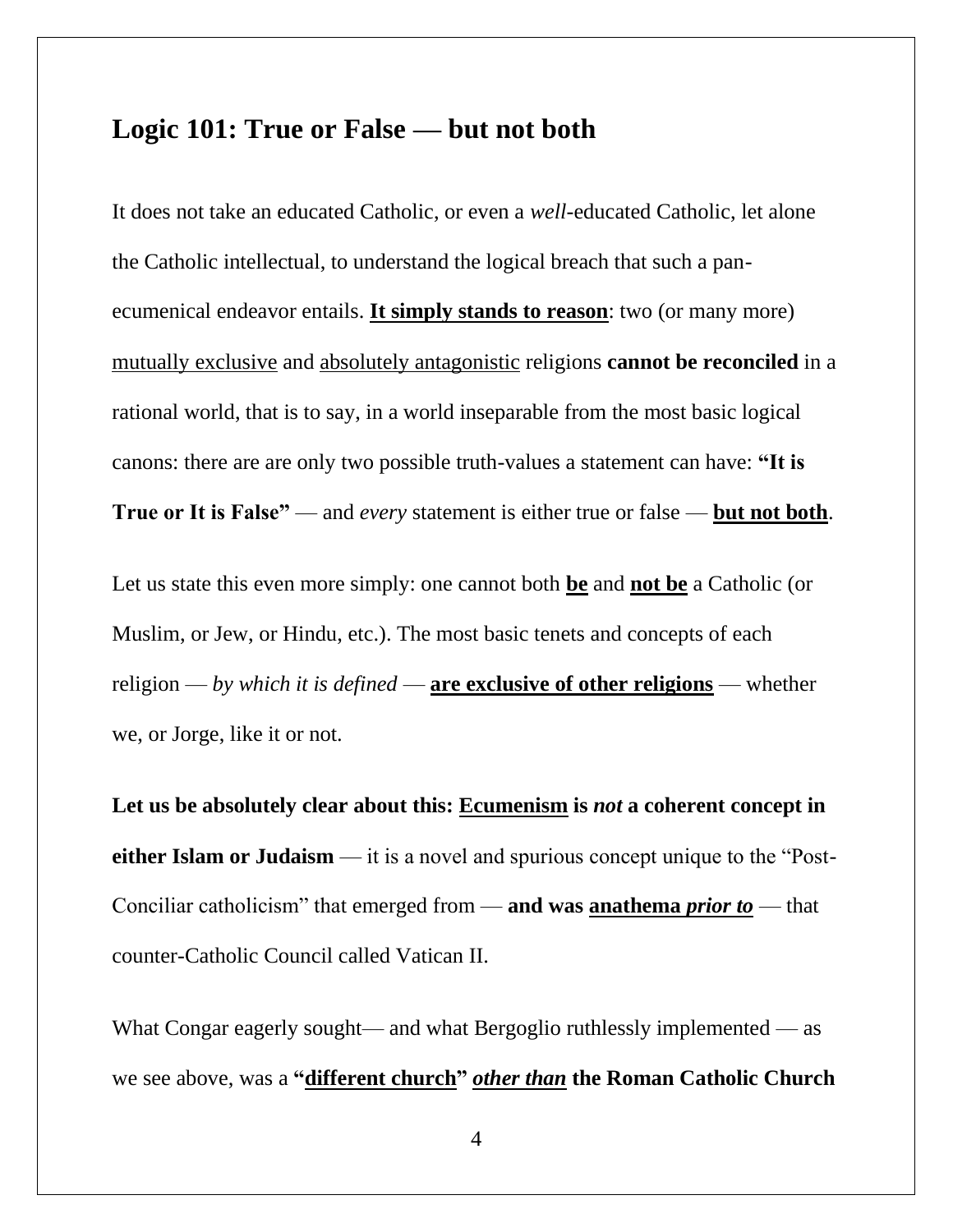**of 2000 years — while retaining the name as a misnomer necessary to fostering its illegitimate credibility.**



Francis may yet get it — but at the cost of schism.

His (and his predecessors') counterfeit **"Post-Conciliar-catholic-church"** has long since ceased to resemble the authentic Roman Catholic Church prior to Vatican II. When the charade utterly fails — and it would appear imminent — and the pews empty (together with heterosexual seminaries), the "Post-Conciliarcatholic-church" will be unsustainable: it will be bereft of the eagerly sought contributions of the Faithful with which it is swollen, and which it has much abused on projects having nothing to do with either God or the Faith, and most especially with the *propagation* of the Faith.

Awoken from the illusion of a spurious continuity with the 2000 year old Church of their forefathers — now preempted and dispossessed — the truly Faithful will recognize that Catholicism and Paganism — that Christ and Pachamama — are *absolutely distinct and irreconcilable,* and *totally* inimical to each other — that they must choose Christ and His One, True, Holy, Catholic and Apostolic Church,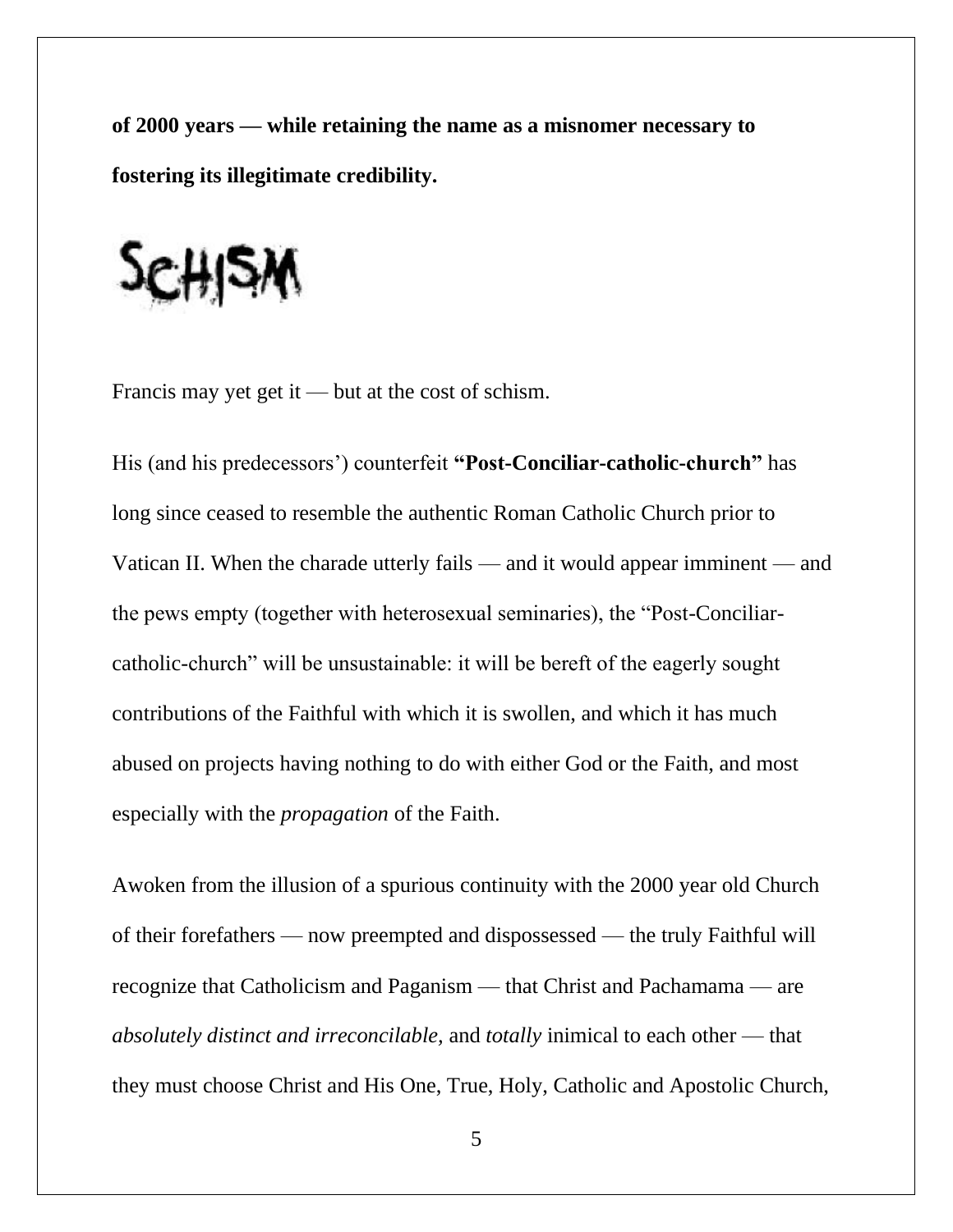of which **HE** alone is the Head and we the members, to the exclusion of all else (and every imposter), especially the World and its "friendship"<sup>1</sup> for which Bergoglio and the Modernist Episcopacy lusts ...

... together with the increasingly distinct possibility of **Schism**.

Christ admonishes us that "No man can serve two masters." (Saint Matthew 6.24) — neither can we worship Christ and Pachama (*and* every other false god), nor God and the World — as the "Post-Conciliar church of Accompaniment" (or the "Church of the New Advent"  $2 -$  you choose) would deceive us to believe otherwise.

Understanding this clearly, the prospect of Schism increasingly appears likely. Indeed, Saint Paul warns us:

"Bear not the yoke with unbelievers. For what participation hath justice with injustice? Or what fellowship hath light with darkness? And what concord hath Christ with Belial?

Or what part hath the faithful with the unbeliever?" (2 Corinthians 6.14-15)

The hour soon approaches when sides must be chosen — and at great cost. What made you think for a moment that a Kingdom could be had for less?